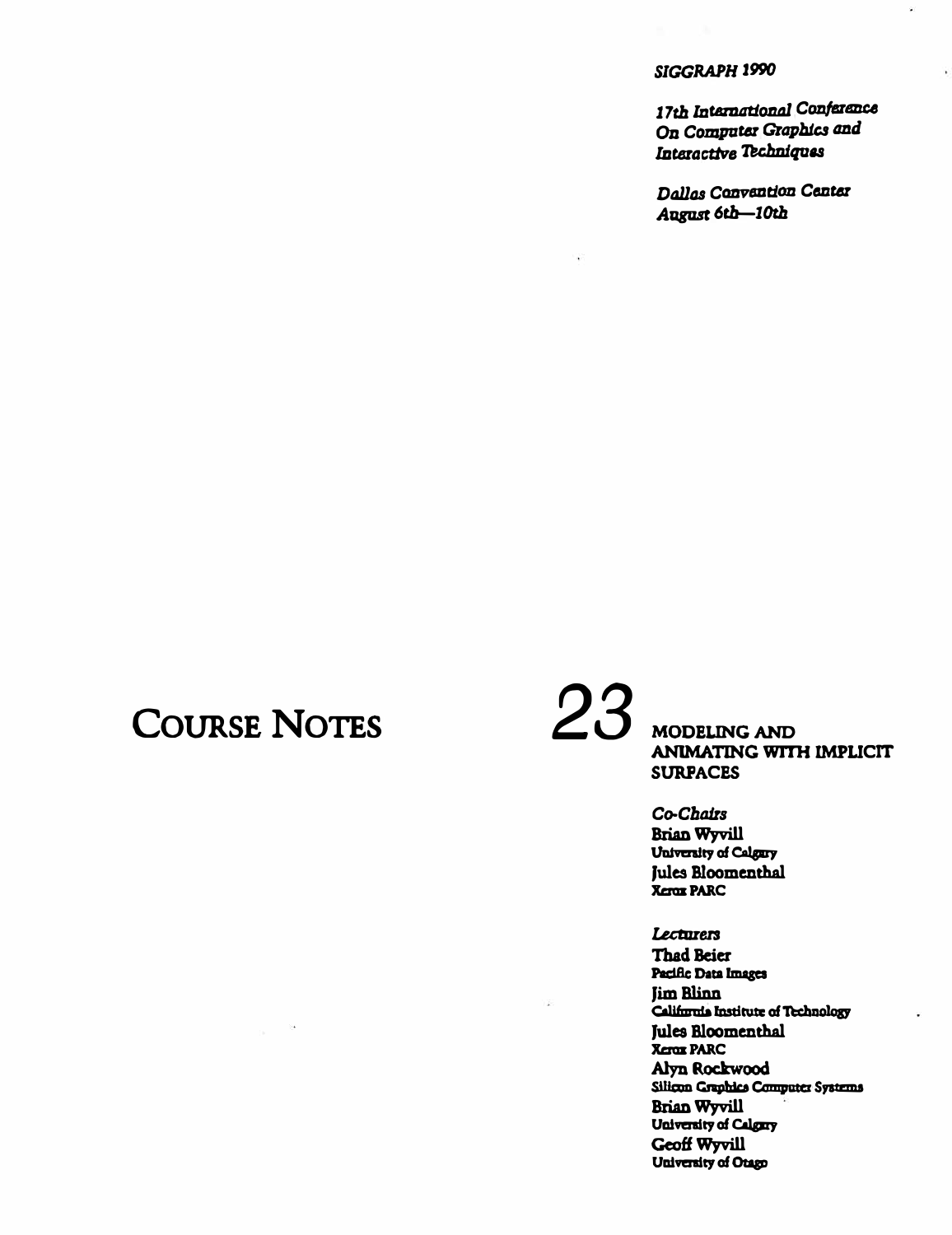## **Modeling and Animating with Implicit Surfaces**

### **Introduction**

#### Welcome 10 *Modeling and Animating wllh lmplicll Sutfaces.*

In this course we will survey implicit surfaces. discuss their usefulness. describe their advantages and disadvantages relative 10 other modeling lechniques. and present lechniques for building, animating, and visualizing these surfaces.

Because they possess nice properties (blending, for example). implicit surfaces are an important area in computer graphics, but an often neglected one: from the moment one realizes it's easier to draw a circle with ( $r \cos \theta$ ,  $r \sin \theta$ ) than it is with  $(x^2 + y^2 = r^2)$ , one is slowly led away from the world of implicit surfaces, perhaps never to return!

Welcome back.

f

Implicit surfaces are different from parametric surfaces: the latter. in use in many commercial modeling systems, is more familiar 10 most of the computer graphics community. Implicit surfaces aren't necessarily less practical; they're simply different, and may well find different applications from their parametric counterparts. The lecturers in this course will discuss their current work in developing techniques to make implicit surfaces practical in modeling and animation.

By definition. implicit surfaces embrace an extremely large set of surfaces. Undoubtedly, as they receive increased use in such a visible discipline as computer graphics, concepts will be developed that unify and distinguish various implicit forms. We hope the variety or approaches. applications and results presented in this course wiU stimulate interest in this exciting branch of modeling.

> Brian Wyvill **Jules Bloomenthal** Palo Alto. CA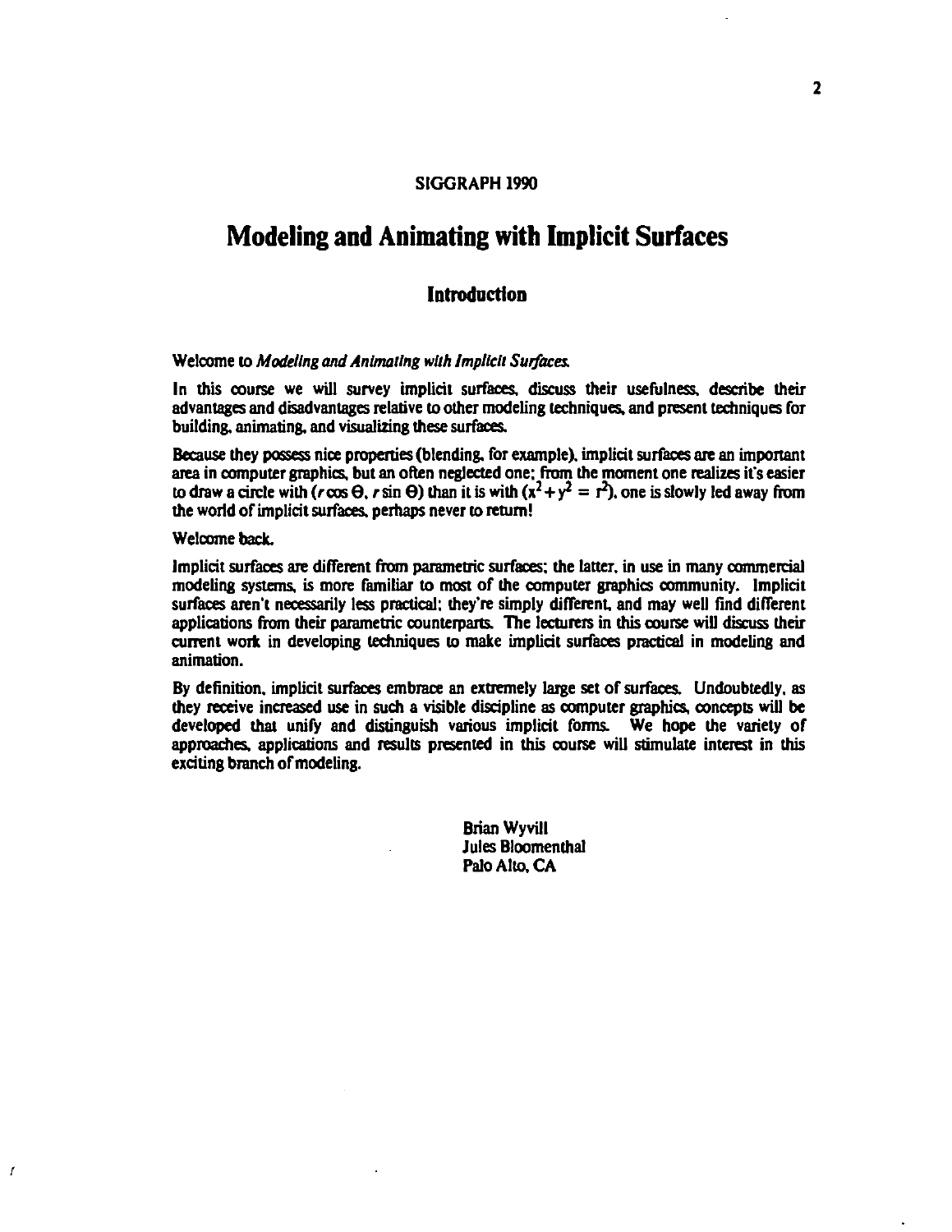# **Modeling and Animating with Implicit Surfaces**

## Speaker Affiliations

#### Tbad Beier

Pacific Data Images 1111 Karlstad Avenue Sunnyvale, CA 94089 thad96pdl@sgl.adu

#### Jim Blinn

California Institute ofTechnology Department of Computer Science 305 South Hill Pasadena, CA 91108 *blinn@csvax.allterh.edu* 

## Jules Bloomenthal (Chair)

Xerox Palo Alto Research Center 3333 Coyote Hill Road Palo Alto. CA 94304 *bloomentluzl.pa@urox.com* 

#### Alyn Rockwood

Silicon Graphics, presently, but soon: **Arizona State University** Depanment of Computer Science Tempe. Arizona

### Brian Wyvill (Chair)

University of Calgary Depanment of Computer Science 2500 University Dr. NW Calgary, Alberta Canada TIN 1N4 Palo Alto, CA 94304 blob@cpsc.ucalgary.ca

#### Geoff Wyvill

University of Otago Department of Computer Science **Box 56** Dunedin. New Zealand *geofJ@olllgO.OLnz* 

١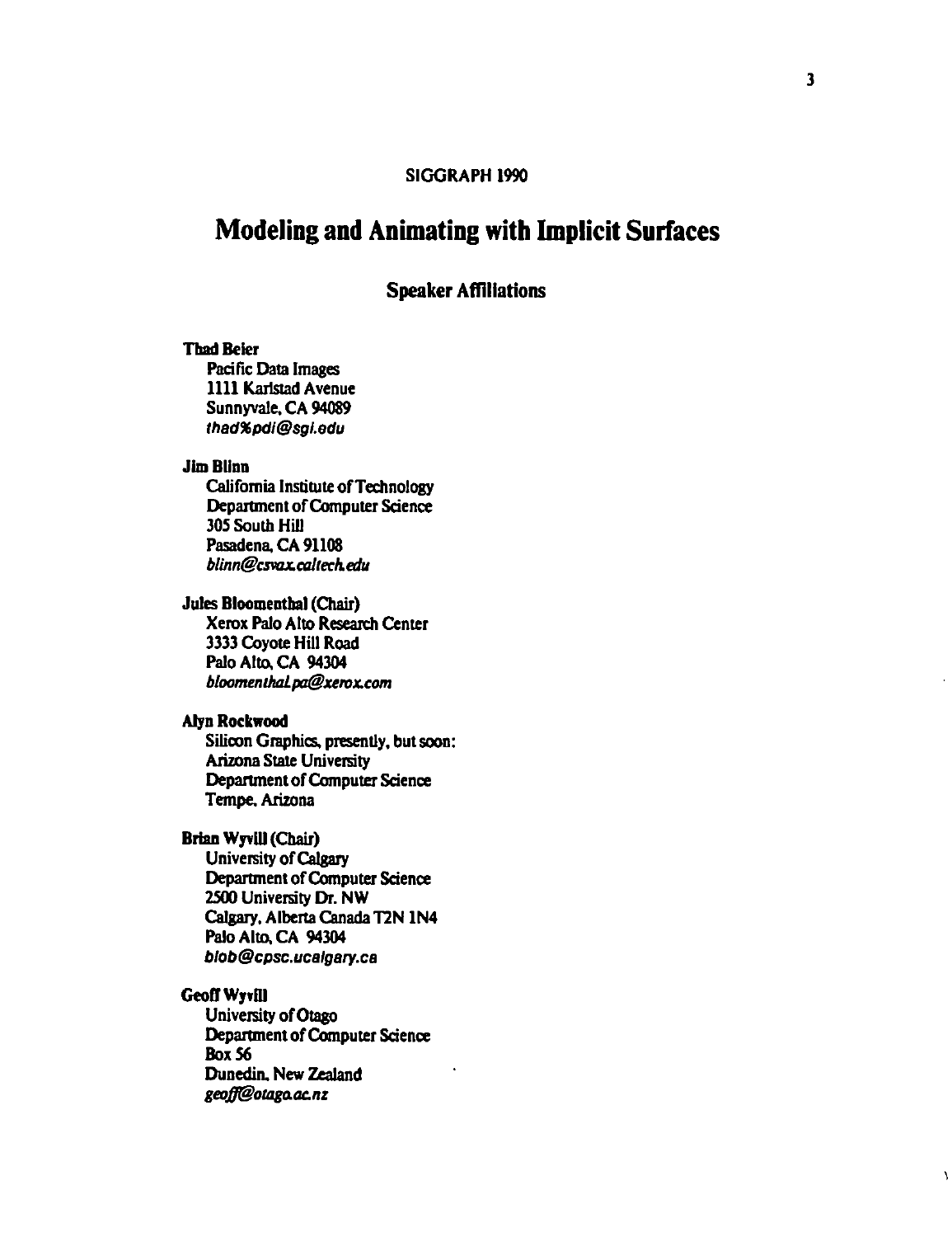# Modeling and Animating with Implicit Surfaces

| 8:30  | <b>Greeting</b>                                  |                    |
|-------|--------------------------------------------------|--------------------|
| 9:00  | <b>General Introduction to Implicit Surfaces</b> | <b>Blinn</b>       |
|       | <b>Polygonizing Implicit Surfaces</b>            | <b>B. Wyvill</b>   |
| 10:00 | <b>Procedural Implicit Surfaces</b>              | <b>Bloomenthal</b> |
|       | <b>Mid-Morning Break</b>                         |                    |
| 11:00 | <b>Implicit Blending</b>                         | Rockwood           |
| 12:00 | <b>Implicit Surfaces in CSG Systems</b>          | G. Wyvill          |
|       |                                                  |                    |
| 1:00  | Lunch                                            |                    |
| 2:00  | <b>Advanced Algebraic Techniques</b>             | <b>Blinn</b>       |
|       | Ray-Tracing/Rendering Techniques                 | <b>Bloomenthal</b> |
| 3:00  | Mid-Afternoon Break                              |                    |
|       | <b>Texturing Implicit Surfaces</b>               | G. Wyvill          |
| 4:00  | Metamorphosis and other Animation Techniques     | <b>B. Wyvill</b>   |
| 5:00  | Practical Uses of Implicit Surfaces in Animation | <b>Beier</b>       |
|       |                                                  |                    |

# Course Schedule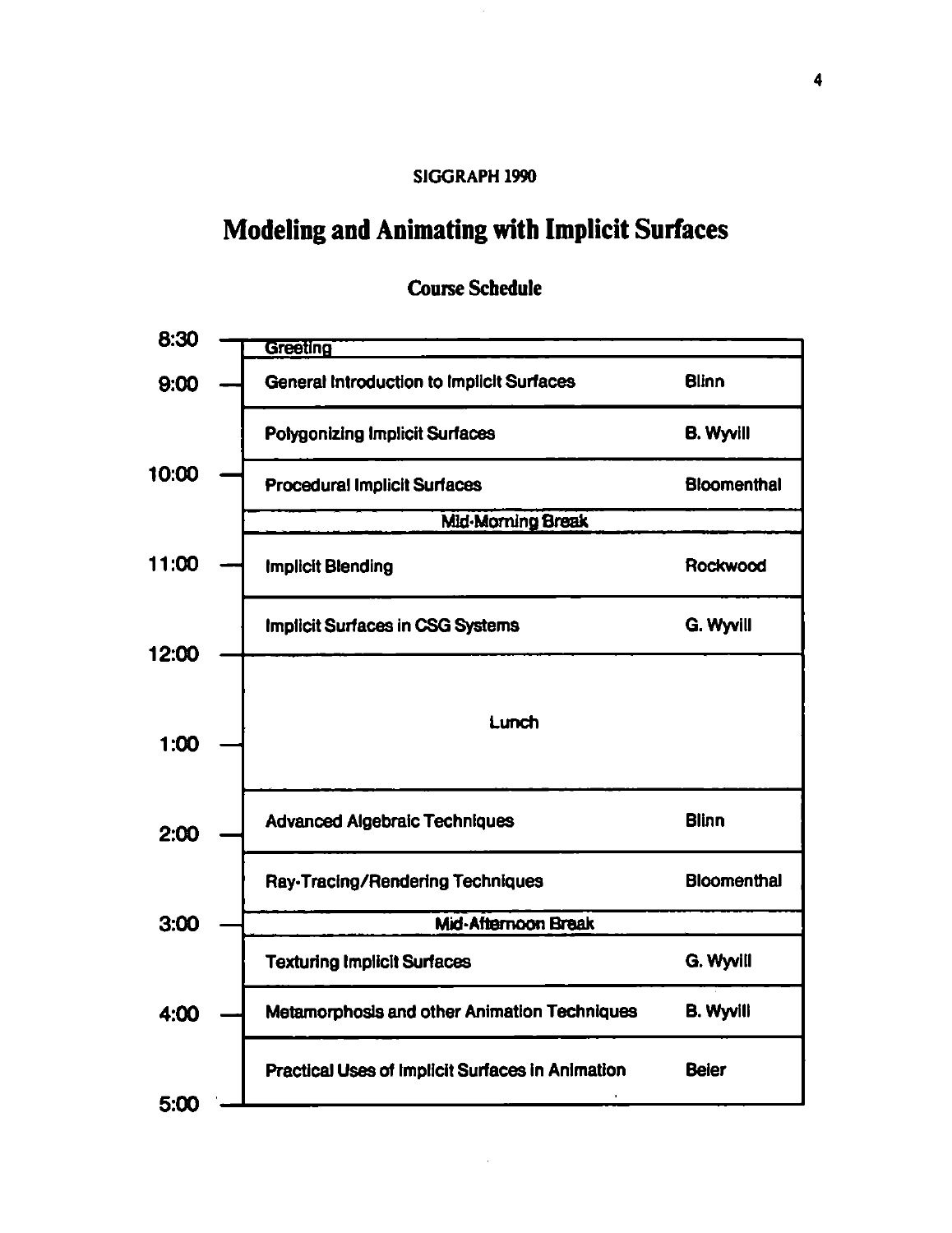## **Modeling and Animating with Implicit Surfaces**

# **Table Of Contents**

## **Front Matter**

- $0-1...0-4$ Title Page, Introduction, Speaker Affiliations, Schedule
- $0 5 0 6$ **Table Of Contents**

#### **Introductory Material**

- $1-1$  ...  $1-22$ A Generalization of Algebraic Surface Drawing by James F. Blinn originally in ACM Transactions on Graphics, July 1982
- $2 1$  ...  $2 23$ The Algebraic Properties of Homogeneous Second Order Surfaces by James F. Blinn originally in Mathematics of Computer Graphics course notes, SIGGRAPH 1984
- $3-1$  ...  $3-7$ Implicit Surfaces in CSG Systems by Geoff Wyvill unpublished
- $41...415$ A Starter Toolkit for Modeling with Implicit Surfaces by Jim Kleck excerpted from Modeling Using Implicit Surfaces, thesis, UCSC, June 89

#### Polygonization

| 5-1  5-8  | Data Structure for Soft Objects by G. Wyvill, C. McPheeters, and B. Wyvill<br>originally in Visual Computer, August 1986 |  |
|-----------|--------------------------------------------------------------------------------------------------------------------------|--|
| 6-1  6-20 | Polygonization of Implicit Surfaces by Jules Bloomenthal<br>originally in Computer Aided Geometric Design, Nov. 1988     |  |
| 7-1  7-6  | Table Driven Polygonization by Brian Wyvill and Dave Jevans<br>unpublished                                               |  |
| Diandina  |                                                                                                                          |  |

#### **Blending**

- $8-1...8-17$ Notes for Using Implicit Surfaces to Blend Arbitrary Solid Models by Alyn P. Rockwood unpublished
- $9-1...9-22$ Using Implicit Surfaces to Blend Arbitrary Solid Models by A. Rockwood originally in Geometric Modeling: Algorithms and Trends, G. Farin, ed